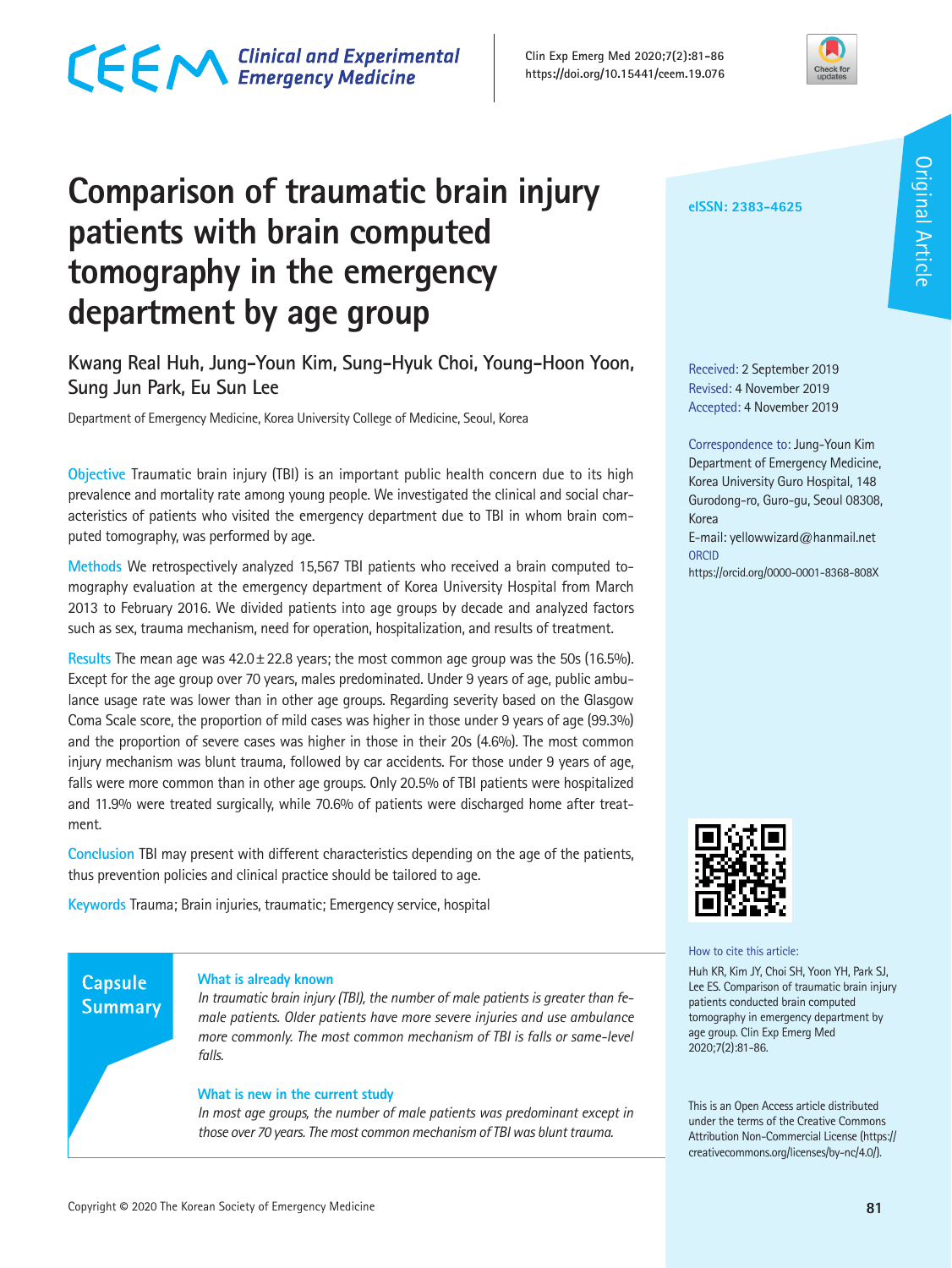# CEEM

### **INTRODUCTION**

Many patients come to the emergency department (ED) due to traumatic brain injury (TBI) and undergo brain computed tomography (CT). TBI is one of the important public health concerns because it occurs in relatively young and healthy adults and its complications, such as memory disruption, decreasing cognitive ability, and visual impairment, cause loss of personal and social functions.1,2 In the US, approximately 2.8 million people are hospitalized annually due to TBI.<sup>3</sup> Currently, patients with a Glasgow Coma Scale (GCS) of 14 or less are required to undergo a brain CT in South Korea, and consequently the number of brain CTs is increasing, which has in turn influenced the overcrowding of EDs. In the US, approximately 44.3% of mild TBI patients visiting the ED undergo a brain  $CT<sup>4</sup>$  It has been reported that approximately 1/3 of the death-related damage cases are related to TBI in the US.<sup>5</sup> CT scans of mild TBI patients in the ED should only be performed when deemed necessary, taking into consideration the allocation of resources and exposure to radiation. With regard to ED overcrowding, high demand for emergency services is considered to be related to particular demographic characteristics. Children and elderly individuals seem to have differences in injury mechanism and severity.<sup>6,7</sup>

If the increased brain CT demand in mild case patients outnumber the capacity of the ED, emergency treatment of severe case patients can be delayed along with increased wait times and reduced quality of treatment. Therefore, the inefficiency associated with ED overcrowding can be very impactful, and performing brain CTs in the ED influences the quality of care. It is necessary to understand and manage patients according to demographic characteristics in order to employ resources more efficiently.



**Fig. 1.** Flow chart of the study population.

ED, emergency department; CT, computed tomography; TBI, traumatic brain injury.

These demographic characteristics are likely to be also related to the social setting of the patient and the country including the type of insurance.<sup>8</sup>

Unfortunately, there were few studies on these characteristics. In the US, TBI patient's epidemiological characteristics differ by age and sex.<sup>2</sup> In South Korea, however, there is no analysis in this regard.2,9 Therefore, we hypothesized that the epidemiological characteristics of TBI patients would be different in each age group. This study analyzed the characteristics of TBI patients who visited the ED and underwent brain CTs for verification of the study hypothesis.

### **METHODS**

### **Study design and data collection**

All trauma patients who underwent brain CT scan at the EDs of Korea University Hospitals (three hospitals) from March 2013 to February 2016 were included. The subjects of this study were in all age groups (Fig. 1). Medical records were investigated retrospectively. The annual number of patients who visited the ED in the three tertiary hospitals for the given period was 158,664. Patients with incomplete medical records were excluded.

### **Outcome measures**

The patients' basic characteristics (age, sex, ED diagnosis, ED disposition, injury mechanism, GCS score, transportation means, and undergoing brain surgery) were analyzed, and categorized into

**Table 1.** Characteristics of patients with traumatic brain injury who underwent brain computed tomography in the emergency departments

| Variable                                                     | Value<br>$(n = 15, 567)$ |
|--------------------------------------------------------------|--------------------------|
| Age                                                          | $42.0 \pm 22.8$          |
| Sex, male                                                    | 9,844(63.2)              |
| Mechanism of injury                                          |                          |
| Blunt trauma                                                 | 6,613(42.5)              |
| Car accident                                                 | 3,463(22.2)              |
| Same level falling                                           | 2,027(13)                |
| Falling                                                      | 1,020(6.6)               |
| Motorbike rider                                              | 984 (6.3)                |
| Bicycle and non-motor transportation                         | 713 (4.6)                |
| Other                                                        | 747 (4.8)                |
| Surgical operations                                          |                          |
| Intracranial injury                                          | 4,463 (28.6)             |
| Open wound of head                                           | 3,013 (19.4)             |
| Injuries to the head                                         | 2,270 (14.6)             |
| Fracture of skull and facial bones                           | 1,649 (10.6)             |
| Dislocation and sprain of joints and ligaments at neck level | 346(2.2)                 |

Values are presented as mean  $\pm$  standard deviation or number (%).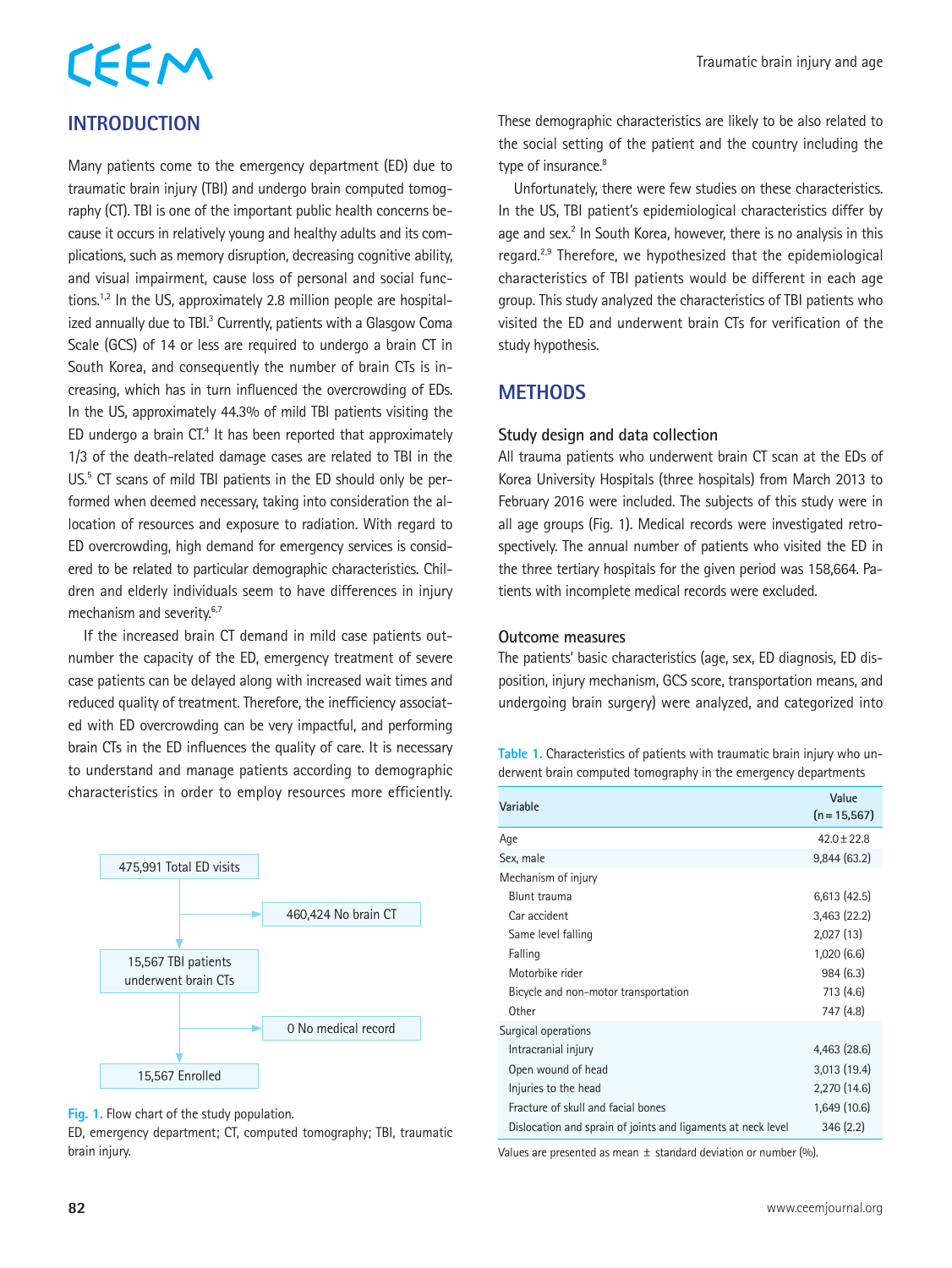Kwang Real Huh, et al.

### **CEEM**

different age groups. GCS score was estimated at initial ED visit. The purpose was to compare the characteristics in each age group including sex and severity as assessed by the GCS score, trauma mechanism, and disposition.

All statistical analyses were performed using IBM SPSS Statistics ver. 20.0 (IBM Corp., Armonk, NY, USA) and Excel (Microsoft Corporation, Redmond, WA, USA). For all analyses, P-values <0.05 were considered statistically significant. Data are expressed as number (%) or mean  $\pm$  standard deviation.

### **Ethics statement**

This study was approved by the ethics committee of Guro Hospital of Korea University (2018GR0200) and the researchers adhered to the principles of the Helsinki declaration. The require-



**Fig. 2.** Distribution of injury mechanisms. Blunt trauma was the most common cause of traumatic brain injury (42.5%) followed by car accidents (22.2%) and same level falls (13%).

**Table 2.** Characteristics of patients with traumatic brain injury who underwent brain computed tomography in the emergency departments by age group

|                                             | $0 - 4$ yr | $5-9$ yr   | $10 - 19$ yr | 20-29 yr     | $30-39$ yr   | $40 - 49$ yr | $50-59$ yr   | $60 - 69$ yr | $\geq 70$ yr | <b>Total</b>  |
|---------------------------------------------|------------|------------|--------------|--------------|--------------|--------------|--------------|--------------|--------------|---------------|
| Age, number (%)                             | 1,005(6.5) | 560 (3.6)  | 1,514(9.7)   | 1,928 (12.4) | 1,895 (12.2) | 2,320 (14.9) | 2,568 (16.5) | 1,717(11)    | 2,060 (13.2) | 15,567 (100)  |
| Males                                       | 580 (57.7) | 371 (66.3) | 1,181 (78)   | 1,295 (67.2) | 1,284 (67.8) | 1,523 (65.6) | 1,626 (63.3) | 1,045 (60.9) | 939 (45.6)   | 9,844 (63.2)  |
| GCS score                                   |            |            |              |              |              |              |              |              |              |               |
| Severe (3-8)                                | 5(0.5)     | 1(0.2)     | 40(2.6)      | 89 (4.6)     | 67(3.5)      | 92(4)        | 105(4.1)     | 61(3.6)      | 81(3.9)      | 541 (3.5)     |
| Moderate (9-12)                             | 1(0.1)     | 3(0.5)     | 36(2.4)      | 42(2.2)      | 44(2.3)      | 94(4.1)      | 109(4.2)     | 77 (4.5)     | 123(6)       | 529 (3.4)     |
| Mild (13-15)                                | 999 (99.4) | 556 (99.3) | 1,438 (95)   | 1,797 (93.2) | 1,784 (94.1) | 2,134 (92)   | 2,354 (91.7) | 1,579 (92)   | 1,856 (90.1) | 14,497 (93.1) |
| Operation                                   | 3(0.3)     | 18(3.2)    | 168 (11.1)   | 254 (13.2)   | 236 (12.5)   | 322 (13.9)   | 367 (14.3)   | 238 (13.9)   | 254 (12.3)   | 1,860 (11.9)  |
| Mode of arrival                             |            |            |              |              |              |              |              |              |              |               |
| <b>Public EMS</b>                           | 160 (15.9) | 127 (22.7) | 701 (46.3)   | 1027 (53.3)  | 1,003(52.9)  | 1,396 (60.2) | 1,590 (61.9) | 1,050(61.2)  | 1,327 (64.4) | 8,381 (53.8)  |
| Private transportation (car)                | 838 (83.4) | 428 (76.4) | 770 (50.9)   | 852 (44.2)   | 837 (44.2)   | 846 (36.5)   | 873 (34)     | 573 (33.4)   | 614 (29.8)   | 6,631 (42.6)  |
| Private ambulance service                   | 2(0.2)     | 1(0.2)     | 21(1.4)      | 30(1.6)      | 30(1.6)      | 40(1.7)      | 77(3)        | 66 (3.8)     | 94(4.6)      | 361(2.3)      |
| Other hospital ambulances                   | 0(0)       | 1(0.2)     | 11(0.7)      | 4(0.2)       | 6(0.3)       | 15(0.6)      | 12(0.5)      | 11(0.6)      | 12(0.6)      | 72 (0.5)      |
| Public transportation<br>(e.g., police car) | 0(0)       | 2(0.4)     | 8(0.5)       | 12(0.6)      | 13(0.7)      | 12(0.5)      | 8(0.3)       | 3(0.2)       | 2(0.1)       | 60(0.4)       |
| Walk-in                                     | 5(0.5)     | 1(0.2)     | 1(0.1)       | 0(0)         | 1(0.1)       | 3(0.1)       | 2(0.1)       | 0(0)         | 4(0.2)       | 17(0.1)       |
| Aeromedical transport                       | 0(0)       | 0(0)       | 0(0)         | 1(0.1)       | 1(0.1)       | 1(0)         | 3(0.1)       | 6(0.3)       | 2(0.1)       | 14(0.1)       |
| Others                                      | 0(0)       | 0(0)       | 2(0.1)       | 2(0.1)       | 4(0.2)       | 7(0.3)       | 3(0.1)       | 8(0.5)       | 5(0.2)       | 31(0.2)       |
| Mechanism of injury                         |            |            |              |              |              |              |              |              |              |               |
| Blunt trauma                                | 563 (56)   | 288 (51.4) | 682 (45)     | 723 (37.5)   | 819 (43.2)   | 968 (41.7)   | 1,010 (39.3) | 674 (39.3)   | 886 (43)     | 6,613 (42.5)  |
| Car accident                                | 71(7.1)    | 94 (16.8)  | 197 (13)     | 521(27)      | 548 (28.9)   | 586 (25.3)   | 657 (25.6)   | 412 (24)     | 377 (18.3)   | 3,463 (22.2)  |
| Same level falling                          | 123 (12.2) | 55 (9.8)   | 152 (10)     | 167(8.7)     | 172(9.1)     | 254 (10.9)   | 345 (13.4)   | 281 (16.4)   | 478 (23.2)   | 2,027(13)     |
| Falling                                     | 213 (21.2) | 53 (9.5)   | 46(3)        | 72(3.7)      | 61(3.2)      | 161(6.9)     | 195 (7.6)    | 113(6.6)     | 106(5.1)     | 1,020(6.6)    |
| Motorbike rider                             | 6(0.6)     | 3(0.5)     | 239 (15.8)   | 245 (12.7)   | 148 (7.8)    | 125(5.4)     | 99 (3.9)     | 69 (4)       | 50(2.4)      | 984 (6.3)     |
| Bicycle and non-motor<br>transportation     | 5(0.5)     | 47 (8.4)   | 152 (10)     | 100(5.2)     | 54(2.8)      | 72(3.1)      | 114(4.4)     | 84 (4.9)     | 85(4.1)      | 713 (4.6)     |
| Others                                      | 24(2.4)    | 20(3.6)    | 46 (3)       | 100(5.2)     | 93 (4.9)     | 154(6.6)     | 148 (5.8)    | 84 (4.9)     | 78 (3.8)     | 747 (4.8)     |
| Disposition                                 |            |            |              |              |              |              |              |              |              |               |
| Discharge                                   | 927 (92.2) | 497 (88.8) | 1,144 (75.6) | 1,411 (73.2) | 1,384(73)    | 1,596 (68.8) | 1,676 (65.3) | 1,104 (64.3) | 1,252 (60.8) | 10,991 (70.6) |
| Admission                                   | 70(7)      | 55 (9.8)   | 262 (17.3)   | 364 (18.9)   | 343 (18.1)   | 476 (20.5)   | 597 (23.2)   | 420 (24.5)   | 597 (29)     | 3,184 (20.5)  |
| Transferred out                             | 6(0.6)     | 7(1.3)     | 103(6.8)     | 148(7.7)     | 153(8.1)     | 226(9.7)     | 273 (10.6)   | 184 (10.7)   | 200(9.7)     | 1,300 (8.4)   |
| Death                                       | 2(0.2)     | 0(0)       | 2(0.1)       | 1(0.1)       | 3(0.2)       | 2(0.1)       | 1(0)         | 4(0.2)       | 9(0.4)       | 24(0.2)       |
| Others                                      | 0(0)       | 1(0.2)     | 3(0.2)       | 4(0.2)       | 12(0.6)      | 20(0.9)      | 21(0.8)      | 5(0.3)       | 2(0.1)       | 68 (0.4)      |

Values are presented as number (%).

GCS, Glasgow Coma Scale; EMS, emergency medical services.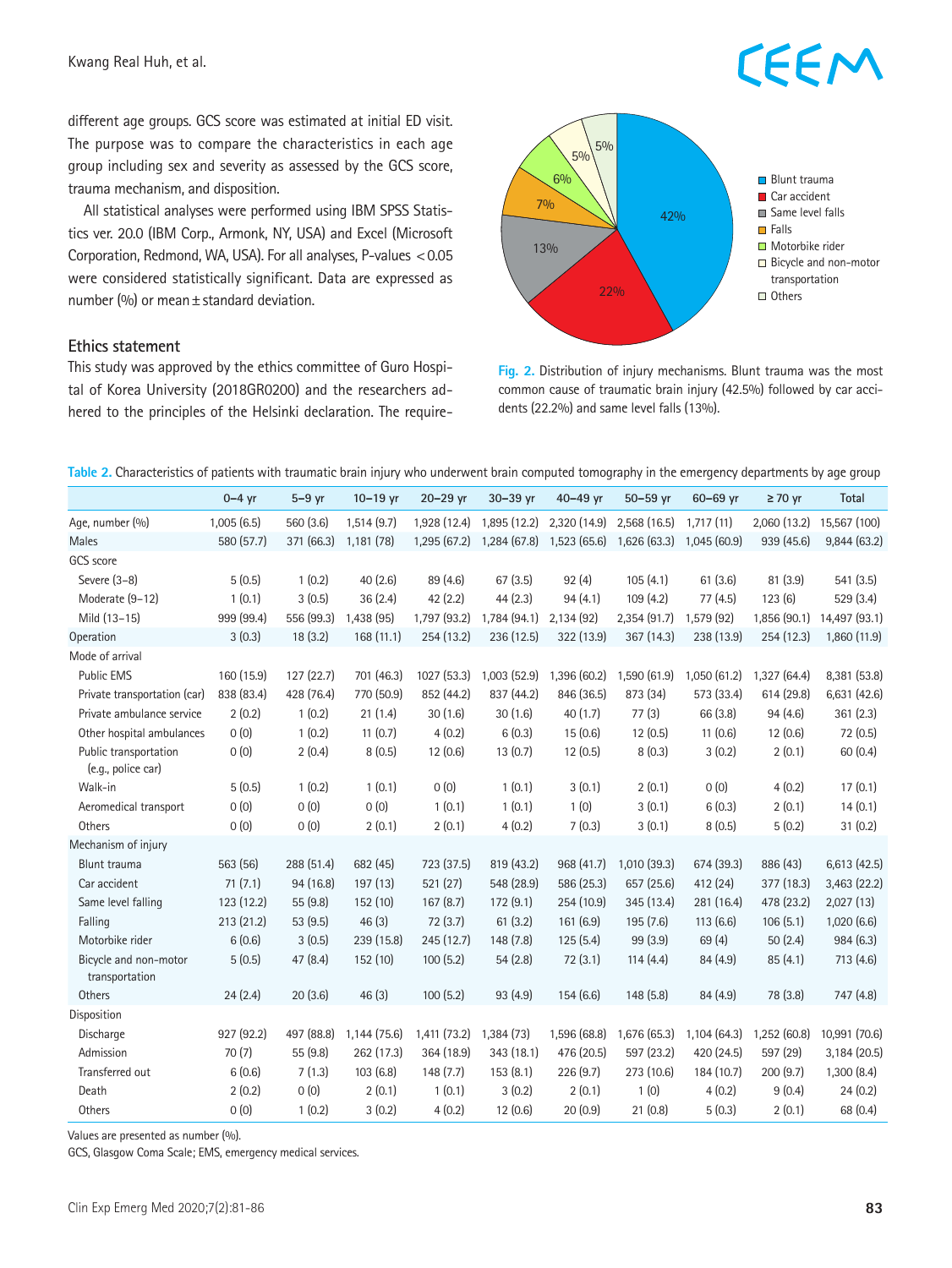## FFN



**Fig. 3.** Patients with traumatic brain injury who received brain computed tomography in the emergency departments, stratified by age group and sex. Traumatic brain injury had a higher occurrence rate among males aged 0 to 60 years and among females aged 70 years and older.

ment for informed consent from the participants was waived by the institutional review board due to the retrospective nature of the study.

### **RESULTS**

Of 475,991 patients who visited the study EDs, 15,567 (3.3%) patients had a brain CT to identify TBI in the study period (Table 1). Blunt trauma was the most common cause of injury followed by car accidents (Fig. 2). Of all the patients, 10,991 (70.6%) were discharged home after treatments, 20.5% were hospitalized for treatments, and 11.9% received surgical treatments. In terms of the GCS, 93.1% scored 13 to 15 and 3.5% scored 3 to 8. In terms of public ambulance service, 8,381 (53.8%) used the services.

In terms of the age groups of the patients, patients in their 50s were the most common  $(16.5\%, n=2,568)$  while those ages 10– 19 were the least frequent (9.7%,  $n = 1,514$ ). Regarding the severity according to GCS, the proportion of mild cases was high in the under 9 years of age group (99.3%) and lower in the over 70 years of age group, while the proportion of severe cases was higher in the 20s (4.6%) group and lower in the 5 to 9 years of age group. In the 50s age group, 14.3% of patients needed surgical treatment. In the under 9 years of age group, surgical treatment was rarely performed.

In the under 9 years of age group, the public ambulance utilization rate was lower than in all other age groups. The most common injury mechanism was blunt trauma followed by car accidents and in the under 9 years of age group, falls and same level falls were more frequent than in all other age groups (Table 2). In almost all age groups, the proportion of male patients was higher, but, in the over 70 years of age group, the proportion of female patients was higher (Table 2 and Fig. 3). In the 0 to 4 years of age group, 92.2% were discharged home after treatment. In the over



**Fig. 4.** Emergency department dispositions of patients receiving computed tomography related to traumatic brain injury by age group. Among the patients who underwent computed tomography for traumatic brain injury in the emergency departments, the percentage of patients who were discharged was higher among younger patients while the rate of admission was higher in older patients.

70 years of age group, 60.8% returned home. The percentage of patients who needed hospitalization tended to increase with age (Table 2 and Fig. 4).

### **DISCUSSION**

This study compared TBI patients in all age groups who received brain CT scans in the EDs to analyze their characteristics, which were different depending on age, and region. This analysis will be clinically helpful for treatment administration and identifying risk factors for ED overcrowding by TBI patients.<sup>10</sup>

During the study period, 15,567 patients were enrolled, most of whom (70.6%) returned home after treatment based on the results of the brain CTs. Under age 70, male patients outnumbered female patients. Many other studies on TBI also reported that male patients outnumbered females. $27,9,11,12$  According to the 2010 data of Statistics Korea, the women-to-men ratio in the 15 to 19 years of age group was 100 to 113.3, while it was 100 to 101 in the 35 to 39 years of age group, 100 to 98.8 in the 50 to 54 years of age group, and 100 to 75.3 in the 70 to 74 years of age group. In short, in the over 50 years of age groups, women outnumbered men.

In this study, women outnumbered men in the over 70 years group. This result may be due to more females and less male social activity with aging. In this study, 92.2% (under 4) and 88.8% (5 to 9 age group) of pediatric patients aged younger than 10 years of age were considered well enough to discharge. The ratio of patients discharged declined with age. Of patients aged 70 years of age and older, 60.8% were discharged after treatment and 29% were hospitalized. Given that pediatric patients with mild GCS score accounted for 99%, hospital discharge was more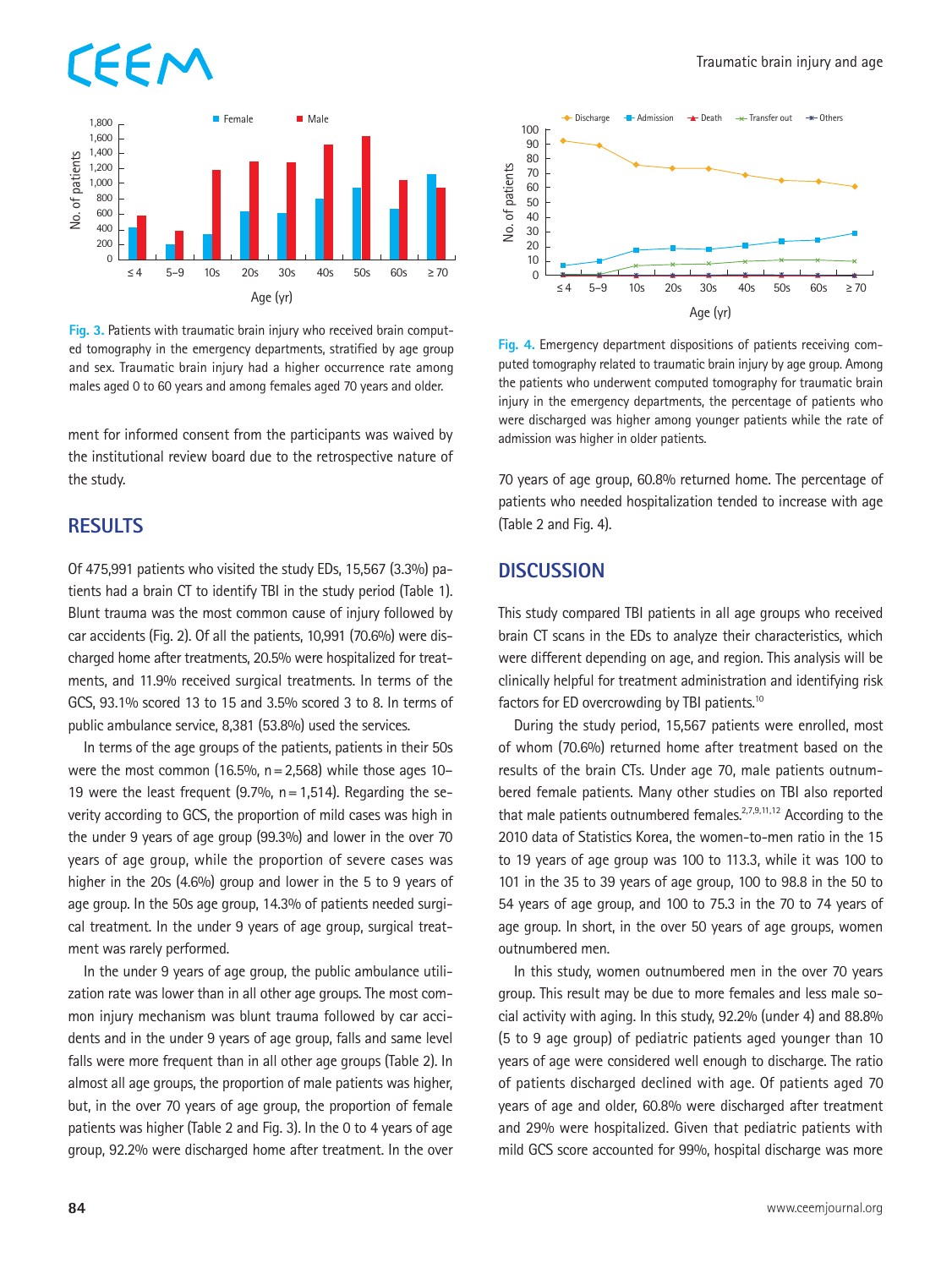### CEEM

common, and this tendency decreased with age.

We suppose this tendency may be due to the fact that the evaluation of children who have difficulty expressing their symptoms is highly dependent on examinations.<sup>5,13</sup> In a study by Keenan and Bratton.<sup>14</sup> the number of TBI patients aged  $<$  19 years who visited EDs was >500,000 annually, of whom 60,000 were hospitalized. In this study, the hospitalization rate of the patients aged  $<$  19 years was similarly 12.5%. In a study by Kim et al. $^6$  on pediatric patients, 99% had a GCS score of 13 to 15. This result was similar to the results of this study. In South Korea, most medical treatments are supported by the national healthcare insurance. Some treatments are supported through the individuals' additional private insurance, which is considered to be an important factor for additional service use in the EDs. In addition, since the parents of younger patients are more likely to purchase private insurance, they request examinations even if the child has mild symptoms. Older age is known to be an independent predictive factor of adverse outcomes of TBI<sup>7,15-17</sup> as cerebrovascular autoregulation is reduced after TBI.<sup>16</sup>

Regarding the injury mechanisms, the younger the patient, the more likely it is for blunt trauma to be responsible for TBI. Motor cycle accidents, car accidents, and same-level falls were most commonly the causes of TBI in the teenage, middle-aged, and old age groups, respectively. Kim et al.<sup>6</sup> reported that collisions and falls were the most common injury mechanisms in pediatric trauma patients.

In this study, falls in children  $<$  5 years of age accounted for 21.2%. This seems to be attributed to falls from the bed or cradle. Falls are known to be the most common cause of pediatric TBI cases.<sup>5</sup> Monsef Kasmaei et al.<sup>10</sup> reported that people in their 60s and older had the highest prevalence of falls and motorcycle accidents. In this study, the same-level fall (slipping down) rate among those in their 70s and older was 23.2%, which was higher than that in all other age groups, and it was the most common cause of accidents in the elderly. Car accident injuries were higher in the 20s to 60s age groups than the other age groups. Thompson et al. $7$  reported that 8% of patients aged 65 years and older visiting the EDs had fall-related injuries, and that falls are the most common cause of TBI in the elderly. They also reported that the rate of TBI cases associated with car or motorcycle accidents was lower among teenagers than that in middle-aged (in their 30s and 40s) individuals. It is reasonable to assume that because the middle age group drives the most, there are more accidents in the middle age group.

The usage rate of public emergency medical services was 15.9% and 22.7% in those aged  $<$  5 and  $<$  10 years, respectively. In the over 40 years of age groups, the rate of public emergency medical services usage was  $\geq 60\%$ . This seems to be attributable to the fact that mild GCS score cases were more prevalent among the pediatric age groups. For children aged  $<$  10 years, patient guardians used their own vehicles since the children needed to be carried in their arms.

There are some limitations to this study. First, minor TBI patients who did not undergo CT scans were excluded as these patients are less likely to use the resources of the EDs. Bazarian et al.4 reported that out of 70,900 mild TBI cases, 63,943 (90.2%) patients received CT scans. In fact, although these mild cases that do not need to be assessed using CT scans utilize certain resources such as the medical staff for diagnosis and physical examinations, such cases need to be taken into account. A second limitation of this study is that additional brain CT scans were performed due to patients' strong or continuous complaints of pain, according to their disposition, or based on their firm insistence of an examination, which was either supported by their private insurance, or based on their disposition. Nevertheless, such limitations may not greatly influence the results of this study since the severity was taken into account in the comparison of each group. Finally, this retrospective study was conducted in three tertiary medical institutions. Therefore, it is difficult to generalize the results of this study for all domestic EDs.

In conclusion, in the under 70s age groups, more male patients underwent CT evaluations than female patients with TBI. There was a tendency of increased hospitalization with age. The younger the patient, the more likely that blunt trauma was responsible for TBI. Motor cycle accidents, car accidents, and same-level falls were the most common causes of TBI in the teenage, middleaged, and old age groups, respectively. TBI may present with different characteristics depending on the age of the patients, thus suggesting that prevention policies and clinical practice should be tailored to age. The epidemiological characteristics of TBI are important reference data for the management of patients visiting EDs. Therefore, further research on these characteristics is required across the nation.

### **CONFLICT OF INTEREST**

No potential conflict of interest relevant to this article was reported.

### **ACKNOWLEDGMENTS**

This study was supported by the Korea University Grant (K1710681).